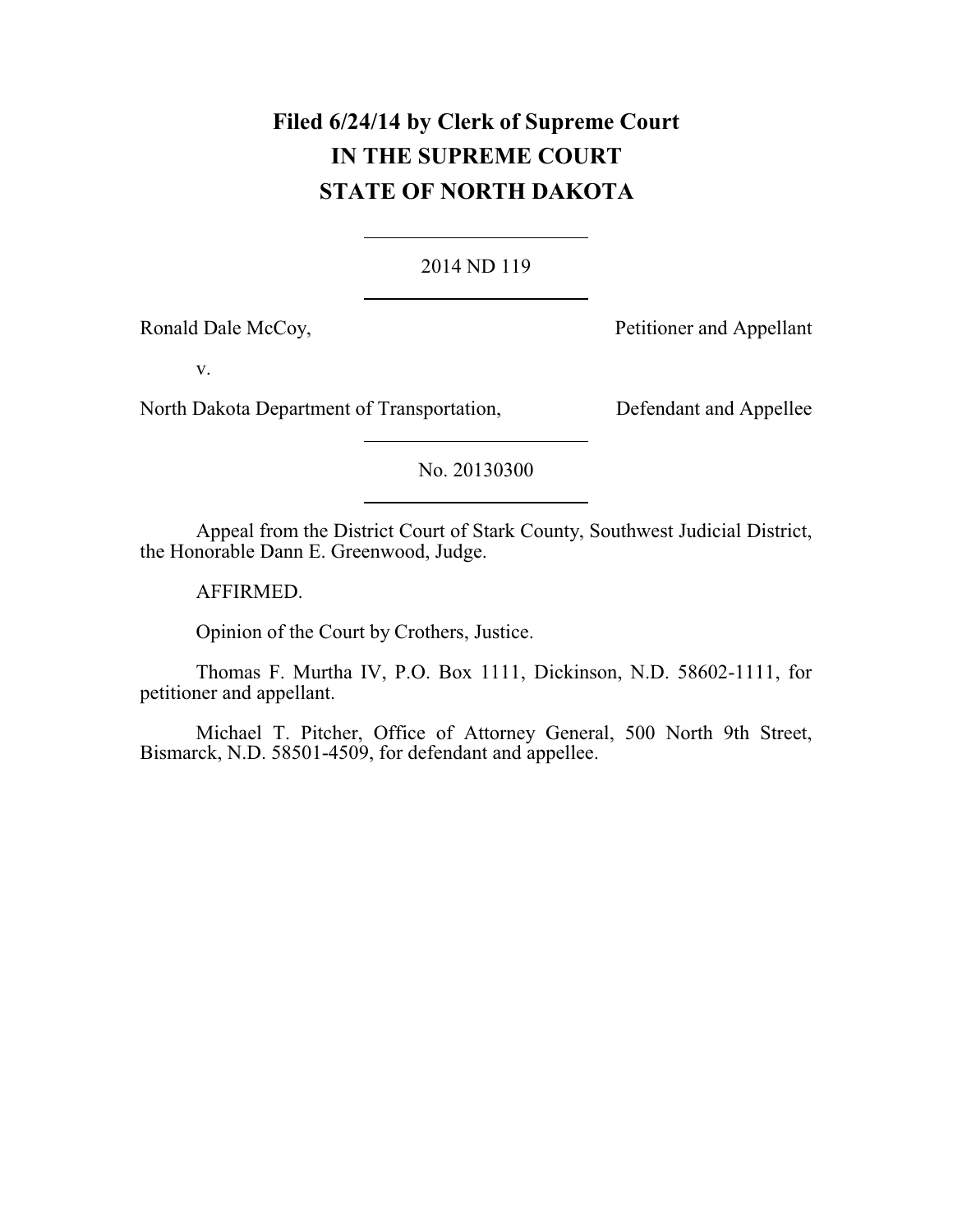## **McCoy v. N.D. Dep't of Transportation No. 20130300**

#### **Crothers, Justice.**

[¶1] Ronald Dale McCoy appeals from a district court judgment affirming a Department of Transportation decision suspending his driving privileges for 180 days. We affirm because McCoy consented to take the chemical breath test given by the law enforcement officer and McCoy's constitutional rights were not violated as a matter of law by North Dakota's implied consent law.

I

[¶2] In March 2013, a Stark County sheriff's deputystopped a vehicle that appeared to not have a light illuminating the license plate. The vehicle was driven by McCoy. While speaking with McCoy, the deputy noticed an odor of alcohol and McCoy's eyes appeared bloodshot and watery. McCoy admitted he had been drinking earlier in the day, but no evidence was presented about how much or at what time the alcohol had been consumed. McCoy agreed to field sobriety testing. Although McCoy passed the walk-and-turn test, he failed the horizontal gaze nystagmus test and the one-leggedstand test. After McCoy failed the tests, the deputy gave the North Dakota implied consent advisory, requested McCoy take an onsite screening test and administered an onsite breath test. This test showed an alcohol concentration of .196. The deputy arrested McCoy for driving a vehicle while under the influence of intoxicating liquor. [¶3] The deputy transported McCoy to the law enforcement center and again read McCoy the implied consent advisory. McCoy agreed to take the chemical breath test. The deputy administered the Intoxilyzer 8000, which revealed an alcohol concentration of .203. The deputy issued McCoy a report and notice of the Department's intent to suspend his driving privileges. McCoy requested an administrative hearing.

[¶4] In April 2013, a hearing was held before a Department hearing officer, who subsequently issued findings of fact, conclusions of law and a decision suspending McCoy's driving privileges for 180 days. The hearing officer found McCoy agreed to take a chemical breath test:

"After transport to the law enforcement center, the implied consent advisory was given and Mr. McCoy agreed to take a chemical breath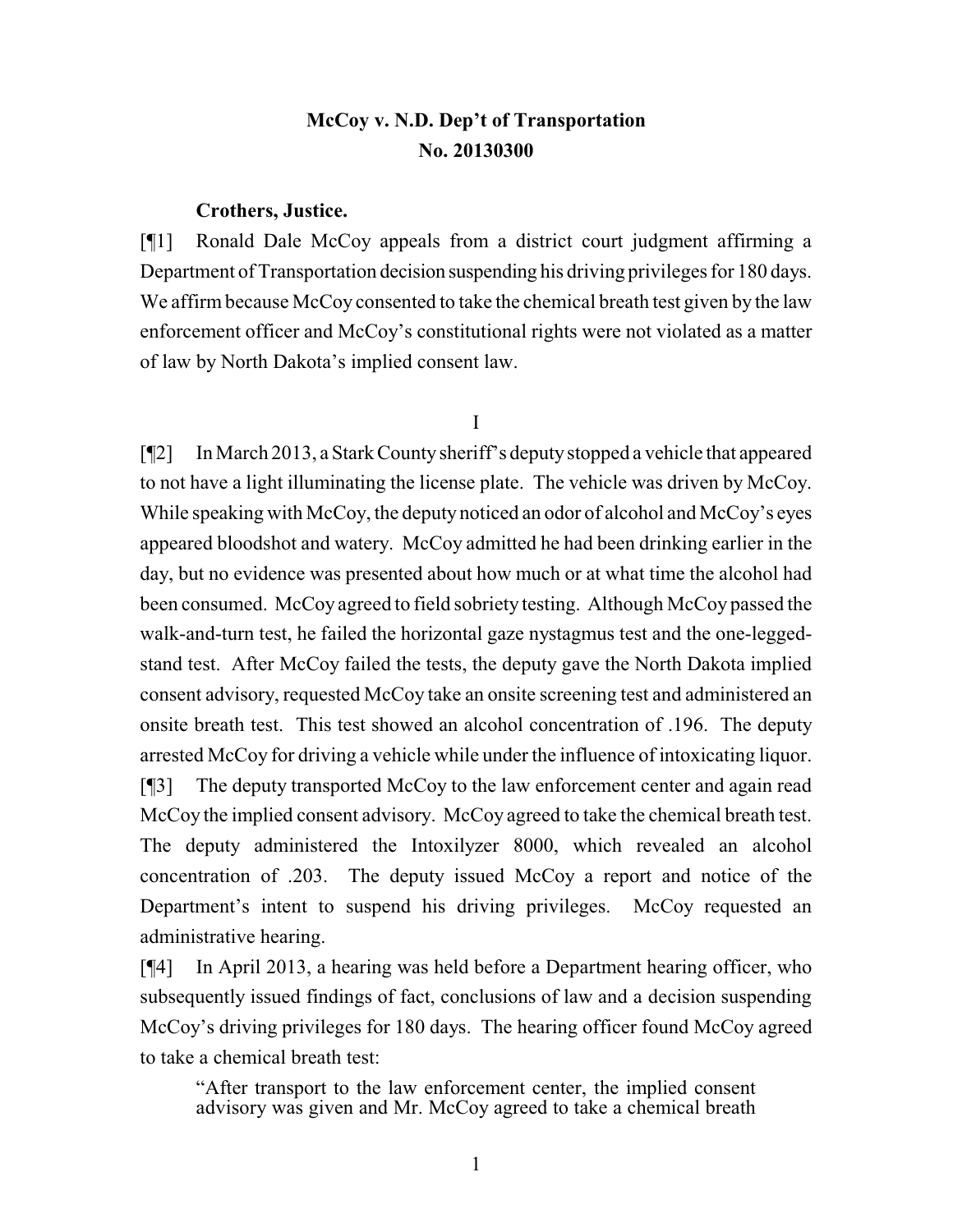test. Deputy Sarnicki is certified to administer the Intoxilyzer 8000. Deputy Sarnicki administered the Intoxilyzer 8000 according to the state toxicologist's approved method at 11:52 PM. The result was .203 AC. The report and notice was issued to Mr. McCoy."

Addressing McCoy's argument that North Dakota's implied consent law violates his constitutional rights, the hearing officer concluded:

"The last objection made by Mr. McCoy is that the implied consent law violates his constitutional protections. The argument in sum is that the Supreme Court of the United States recently issued an opinion from a case out of Missouri [Missouri v. McNeely, 133 S.Ct. 1552 (2013)]. In that case the Supreme Court determined that a blood sample obtained by force and without a warrant after the Missouri driver had refused to be tested violated the Missouri driver's constitutional rights. There are several important distinctions that must be made. First the blood sample was used in a criminal case against the Missouri driver. This hearing is not a criminal proceeding. Second the Missouri driver had no right of refusal in contrast to North Dakota which allows a right of refusal in regards to the implied consent statutes. Third the issue of consent. The NDCC states any individual who operates a motor vehicle on a highway or on public or private areas to which the public has a right of access for vehicular use in this state is deemed to have given consent, and shall consent, subject to the provisions of this chapter. Mr. McCoy argues that this is not freely given consent, that it is in fact coerced consent which is not allowed as an exception to a warrantless search. The right to drive is not a constitutional right, it is a privilege."

[¶5] McCoy appealed to the district court, which affirmed the hearing officer's decision.

II

[¶6] This Court reviews the Department's decision to suspend a person's driving privileges under the Administrative Agencies Practice Act, N.D.C.C. ch. 28-32. Painte v. Dir., Dep't of Transp., 2013 ND 95, ¶ 6, 832 N.W.2d 319. When an administrative agency's decision is appealed from the district court, we review the agency's decision. Id. Generally, "[c]ourts exercise limited review in appeals from administrative agency decisions, and the agency's decision is accorded great deference." Id. (citation omitted). This Court reviews an agency's decision under N.D.C.C. § 28-32-49 in the same manner as the district court under N.D.C.C. § 28-32- 46. Painte, at ¶ 6.

[¶7] We must affirm the agency's decision unless:

"1. The order is not in accordance with the law.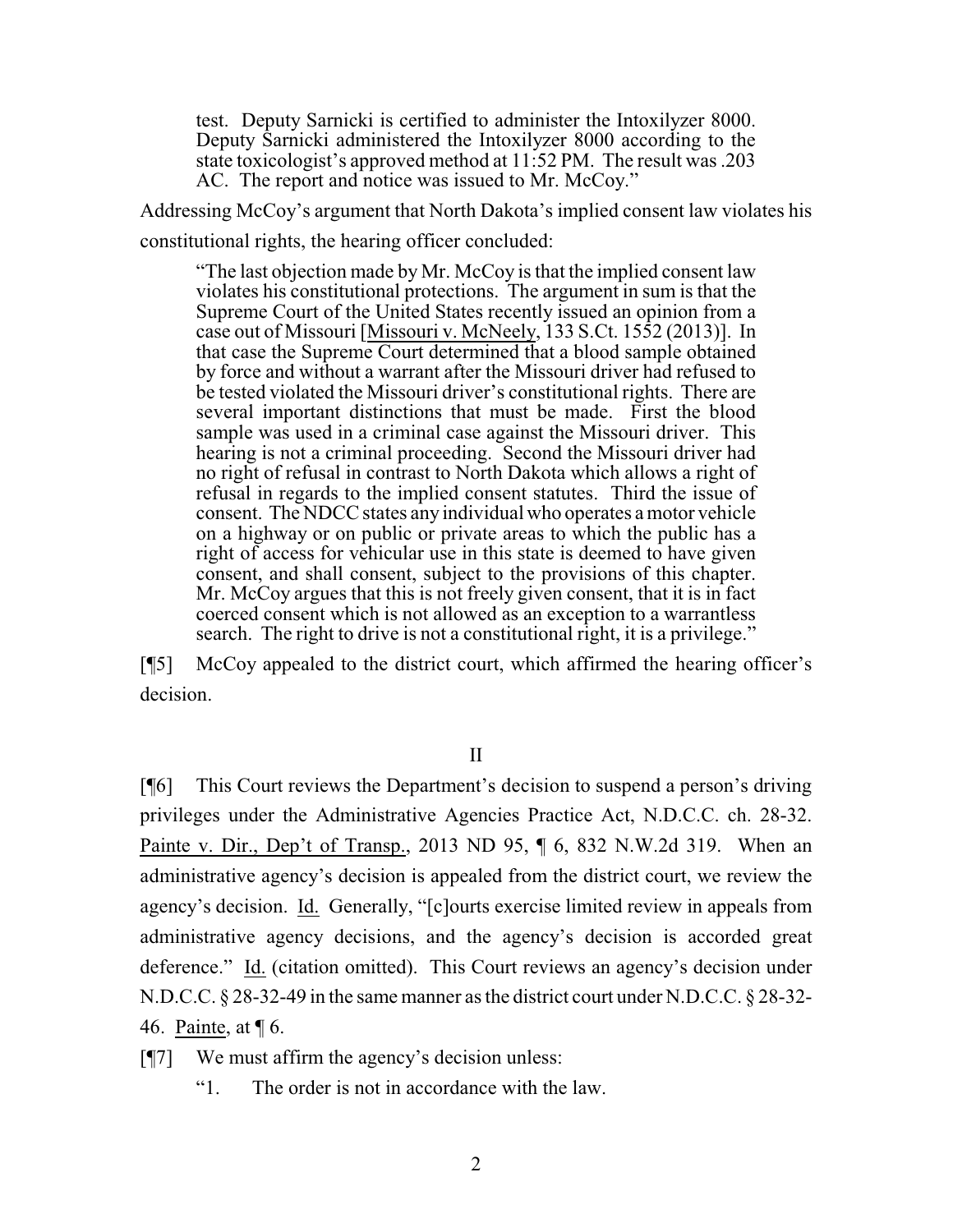- 2. The order is in violation of the constitutional rights of the appellant.
- 3. The provisions of this chapter have not been complied with in the proceedings before the agency.
- 4. The rules or procedure of the agency have not afforded the appellant a fair hearing.
- 5. The findings of fact made by the agency are not supported by a preponderance of the evidence.
- 6. The conclusions of law and order of the agency are not supported by its findings of fact.
- 7. The findings of fact made by the agency do not sufficiently address the evidence presented to the agency by the appellant.
- 8. The conclusions of law and order of the agency do not sufficiently explain the agency's rationale for not adopting any contrary recommendations by a hearing officer or an administrative law judge."

N.D.C.C. § 28-32-46. Although we review the agency's findings and conclusions, "the district court's analysis is entitled to respect if it is sound." Daniels v. Ziegler, 2013 ND 157, ¶ 5, 835 N.W.2d 852 (citation omitted).

[¶8] "When reviewing an administrative agency's decision, we determine 'only whether a reasoning mind reasonably could have concluded the findings were supported by the weight of the evidence from the entire record.'" Yellowbird v. N.D. Dep't of Transp., 2013 ND 131, ¶ 8, 833 N.W.2d 536 (citation omitted). This Court does not make independent findings or substitute its judgment. Id. Once the facts are established, their significance presents a question of law, which we review de novo. Bell v. N.D. Dep't of Transp., 2012 ND 102, ¶ 20, 816 N.W.2d 786. Our "standard of review for a claimed violation of a constitutional right is de novo." Martin v. N.D. Dep't of Transp., 2009 ND 181, ¶ 5, 773 N.W.2d 190 (citation omitted).

## III

[¶9] McCoy's sole issue is that the Department hearing officer erred in its conclusions of law because the breath test taken by law enforcement constituted a warrantless search and the Department failed to establish an exception to the warrant requirement. McCoy therefore contends the hearing officer's decision violated his constitutional rights under U.S. Const. amend. IV and N.D. Const. art. I, § 8.

## A

[¶10] Unreasonable searches and seizures are prohibited under U.S. Const. amend. IV and N.D. Const. art. I, § 8. See Hoover v. Director, N.D. Dep't of Transp., 2008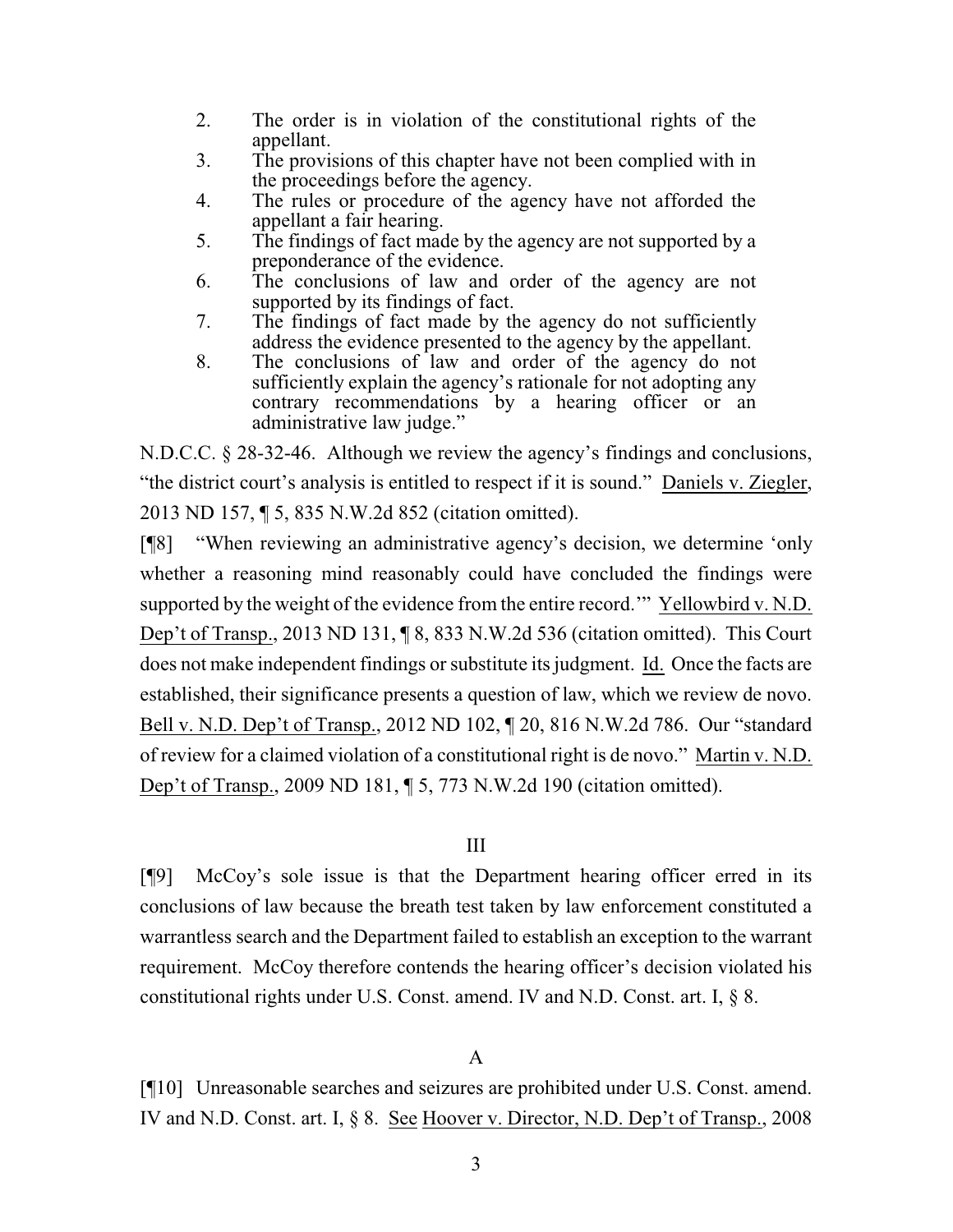ND 87, ¶ 15, 748 N.W.2d 730; City of Fargo v. Wonder, 2002 ND 142, ¶ 18, 651 N.W.2d 665. "[I]t is well-settled that administration of a breath test to determine alcohol consumption is a search." Wonder, at ¶ 19; see also Skinner v. RailwayLabor Execs.' Ass'n, 489 U.S. 602, 616-17 (1989). "Warrantless searches are unreasonable unless they fall within one of the recognized exceptions to the warrant requirement." Wonder at  $\P$  18. Consent is one exception to the warrant requirement. See Hoover, at ¶ 15; Wonder, at ¶ 20. "To be effective, consent must be voluntarily given under the totality of the circumstances and 'must not be coerced by explicit or implicit means or by implied threat or covert force.'" Hoover, at ¶ 15 (quoting State v. Avila, 1997 ND 142, ¶ 16, 566 N.W.2d 410). "The Department has the burden of establishing an exception to the warrant requirement." Hoover, at ¶ 15 (citing State v. Graf, 2006 ND 196, ¶ 9, 721 N.W.2d 381).

[¶11] At the time of McCoy's stop, North Dakota's implied consent law provided:

"Any individual who operates a motor vehicle on a highway or on public or private areas to which the public has a right of access for vehicular use in this state is deemed to have given consent, and shall consent, subject to the provisions of this chapter, to a chemical test, or tests, of the blood, breath, or urine for the purpose of determining the alcohol concentration or presence of other drugs, or combination thereof, in the individual's blood, breath, or urine.  $\ldots$  The test or tests must be administered at the direction of a law enforcement officer only after placing the individual . . . under arrest and informing that individual that the individual is or will be charged with the offense of driving or being in actual physical control of a vehicle upon the public highways while under the influence of intoxicating liquor, drugs, or a combination thereof.... The law enforcement officer shall also inform the individual charged that refusal of the individual to submit to the test determined appropriate will result in a revocation for up to four years of the individual's driving privileges. The law enforcement officer shall determine which of the tests is to be used."

N.D.C.C. § 39-20-01 (2011) (emphasis added). Section 39-20-04(1) (2011), N.D.C.C., provided that "[i]f a person refuses to submit to testing under section 39-20-01 . . . , none may be given," but the person's license may be administratively revoked for up to four years.

[¶12] A person may not be tested against his will and retains the opportunity and choice to refuse a chemical test under N.D.C.C. § 39-20-04. See Grosgebauer v. N.D. Dep't of Transp., 2008 ND 75, ¶¶ 8, 11, 747 N.W.2d 510. This "statutory right to refuse testing exists to avoid violent confrontations between drivers and police officers." Id. at ¶ 8. However, the statute ensures a driver may not refuse testing "to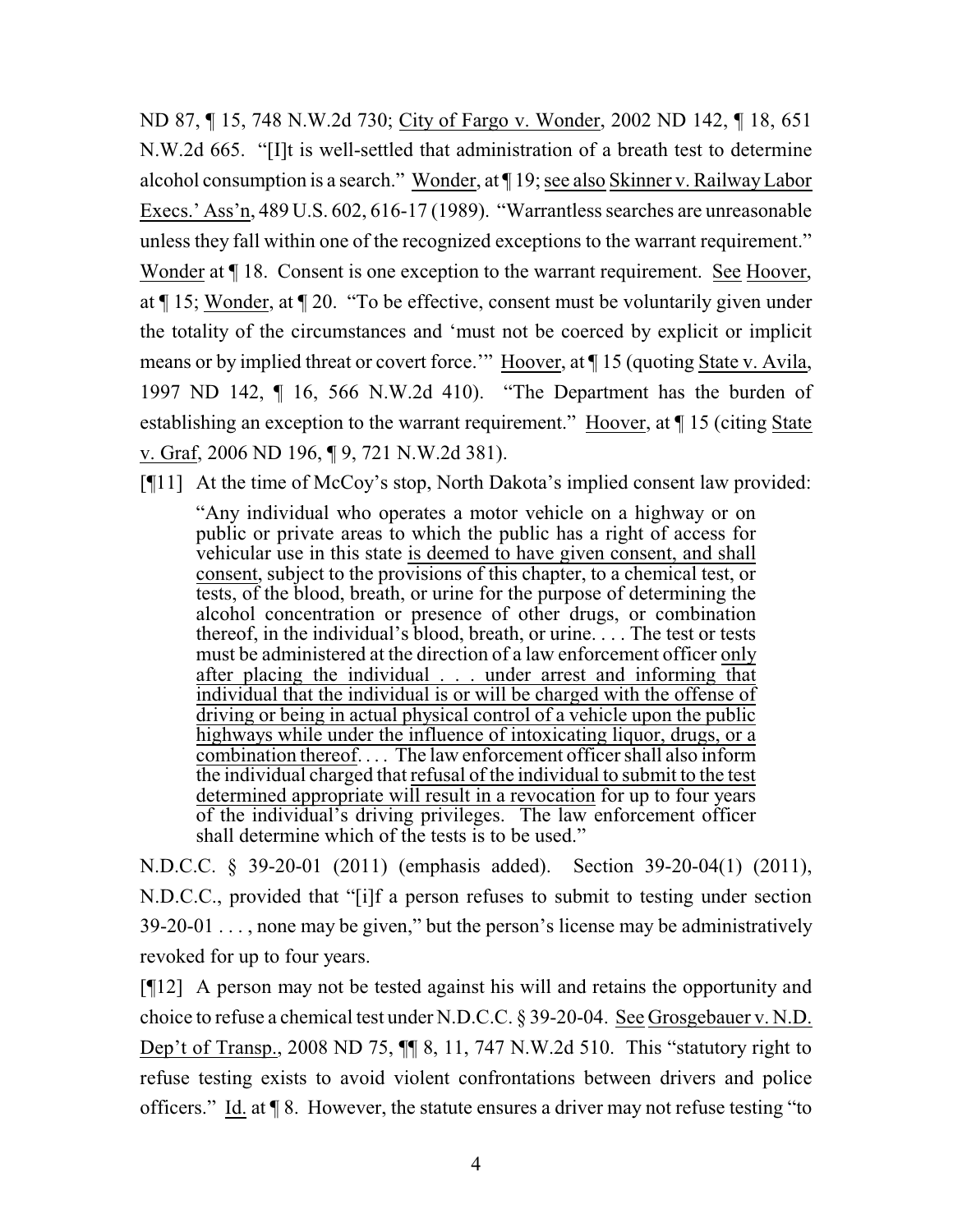avoid the potential consequences of test submission and to avoid the penalties of refusal by remaining ambivalent." Id. at ¶ 11.

[¶13] We also explained that N.D.C.C. § 39-20-01 does not apply when a person voluntarily consents to chemical testing. See City of Bismarck v. Hoffner, 379 N.W.2d 797, 798-99 (N.D. 1985) ("It appears axiomatic to this court that implied consent is unnecessary where actual consent is given. Nor is this court convinced . . . that the procedural requirements contained in the implied-consent statute should also apply to situations where actual consent is given or sought."); State v. Abrahamson, 328 N.W.2d 213, 215 (N.D. 1982) (implied consent statute inapplicable when an individual voluntarily consents to giving blood sample and makes admissible consensual blood test results); see also Fossum v. N.D. Dep't of Transp., 2014 ND 47, ¶¶ 11-12, 843 N.W.2d 282 ("As Hoffner and Abrahamson have recognized, the purpose of the implied-consent law is to have a procedure in place when someone says no.").

[¶14] After a driver agrees to testing, the question becomes whether the driver "voluntarily" consented to chemical testing. See Fossum, at ¶ 13.

"The issue of voluntariness is generally decided by examining the totality of the circumstances which surround the giving of consent to see whether it is the product of an essentially free and unconstrained choice or the product of coercion. Schneckloth v. Bustamonte, 412 U.S. 218, 93 S. Ct. 2041, 36 L. Ed.2d 854 (1973). Moreover, we have said we will show great deference on appeal to the trial court's determination of voluntariness byrefusing to reverse its decision unless it is contrary to the manifest weight of the evidence. State v. Discoe, 334 N.W.2d 466 (N.D.1983)."

Fossum, at ¶ 13 (quoting State v. Anderson, 336 N.W.2d 634, 639 (N.D. 1983)). A person does not consent by merely acquiescing to a claim of legal authority. See Bumper v. North Carolina, 391 U.S. 543, 548-49 (1968); see also State v. Lange, 255 N.W.2d 59, 64 (N.D. 1977) (no suggestion that officer used "subtle methods of coercion or deception" to obtain the consent or that "the arresting officer asserted that he possessed a warrant when in fact he did not, which would serve to vitiate the consent").

[¶15] Here, McCoy agreed to take the chemical breath test after the deputy read him the implied consent advisory and, at that time, refusal to take the chemical test was not a crime. Cf. N.D.C.C.  $\S$  39-20-01(3) (2013). McCoy's argument is he was "coerced" into giving consent when the deputy read the implied consent advisory and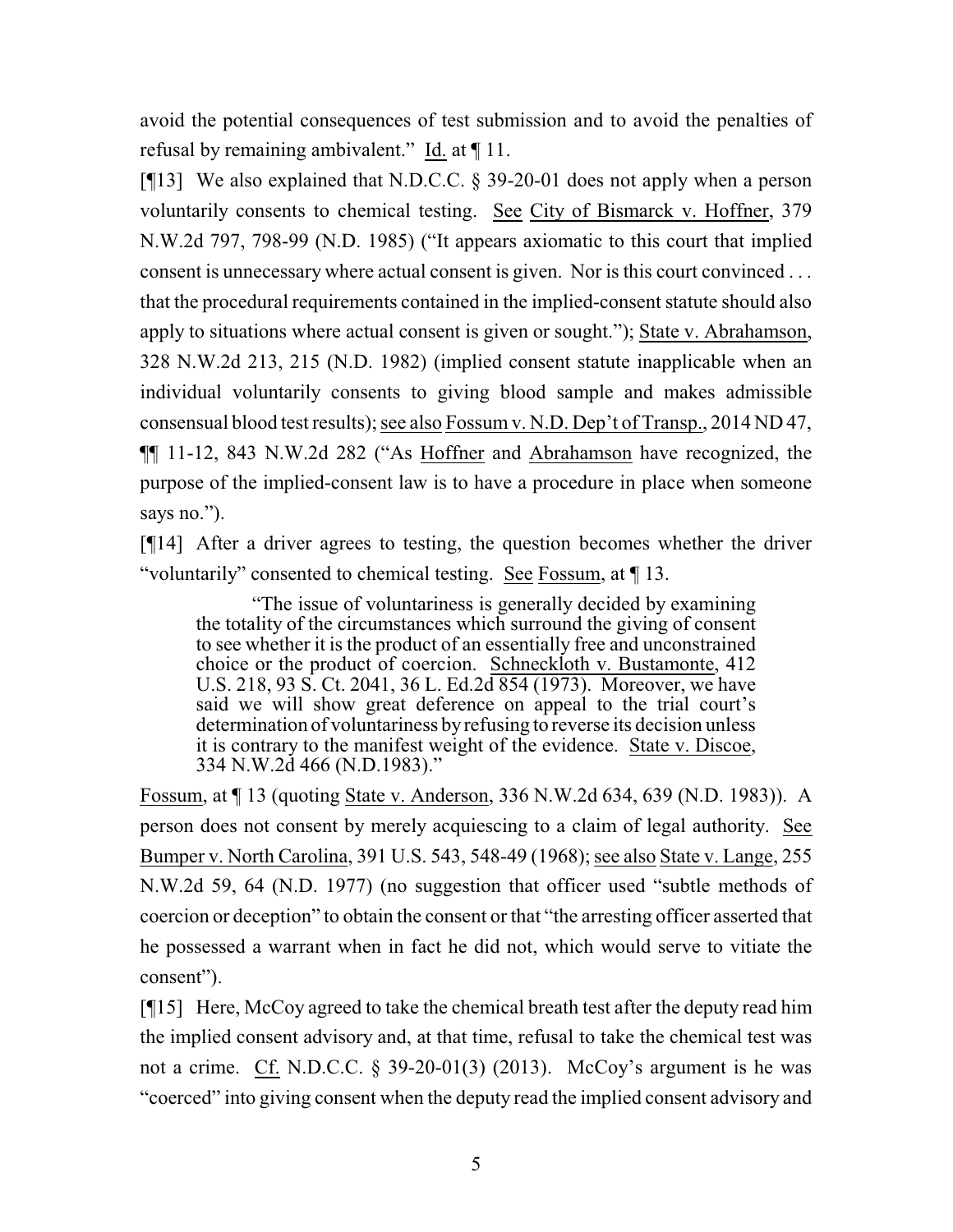that he was allowed the privilege to drive only in return for the surrender of his rights under U.S. Const. amend. IV and N.D. Const. art. I, § 8. McCoy contends he was not presented a "free and unconstrained choice" because he was threatened with loss of his driving privileges if he refused to consent to a warrantless search.

[¶16] McCoy relied on Missouri v. McNeely, 133 S. Ct. 1552 (2013), before the Department hearing officer and in the district court. McCoy did not cite McNeely in his main appellate brief and only responds to the Department's argument about McNeely in his reply brief. Nonetheless, we believe McNeely does not support McCoy's argument. In McNeely, the Supreme Court held only that the natural dissipation of alcohol in the bloodstream does not present "per se" exigent circumstances justifying an exception to the Fourth Amendment search warrant requirement for nonconsensual blood testing in all drunk-driving cases. Id. at 1567- 68. The Court instead held that exigency in this context must be determined case by case based on the "totality of the circumstances." Id. at 1556. Unlike McNeely, the warrant requirement exception at issue here involves consent rather than exigent circumstances.

[¶17] Relying on Schneckloth v. Bustamonte, 412 U.S. 212, 222 (1973), and Bumper, 391 U.S. at 548-49, McCoy asserts the Department must prove his performance of the test was not the product of submitting to the officer's legal authority and the court must examine the "totality of the circumstances" that led McCoy to take the test. McCoy argues that, under these circumstances, the Department could not prove McCoy "freely and voluntarily consented" to the warrantless search because consent under the threat of losing driving privileges is not free and voluntary. The Department responds that since McCoy had the right to refuse the chemical test but chose to submit to the deputy's request, his decision was not "coerced" simply because the law ascribes the consequence of license revocation for refusing the test.

[¶18] For example, in State v. Moore, 318 P.3d 1133, 1139-40 (Or. 2013), adh'd to as modified, 322 P.3d 486 (Or. 2014), the Oregon Supreme Court held an implied consent advisory warning a defendant that evidence of refusal or failure to submit to blood alcohol testing may be offered against defendant did not constitute coercion to render the defendant's consent involuntary. The Oregon court explained that simply reciting the Oregon implied consent advisory was not coercive: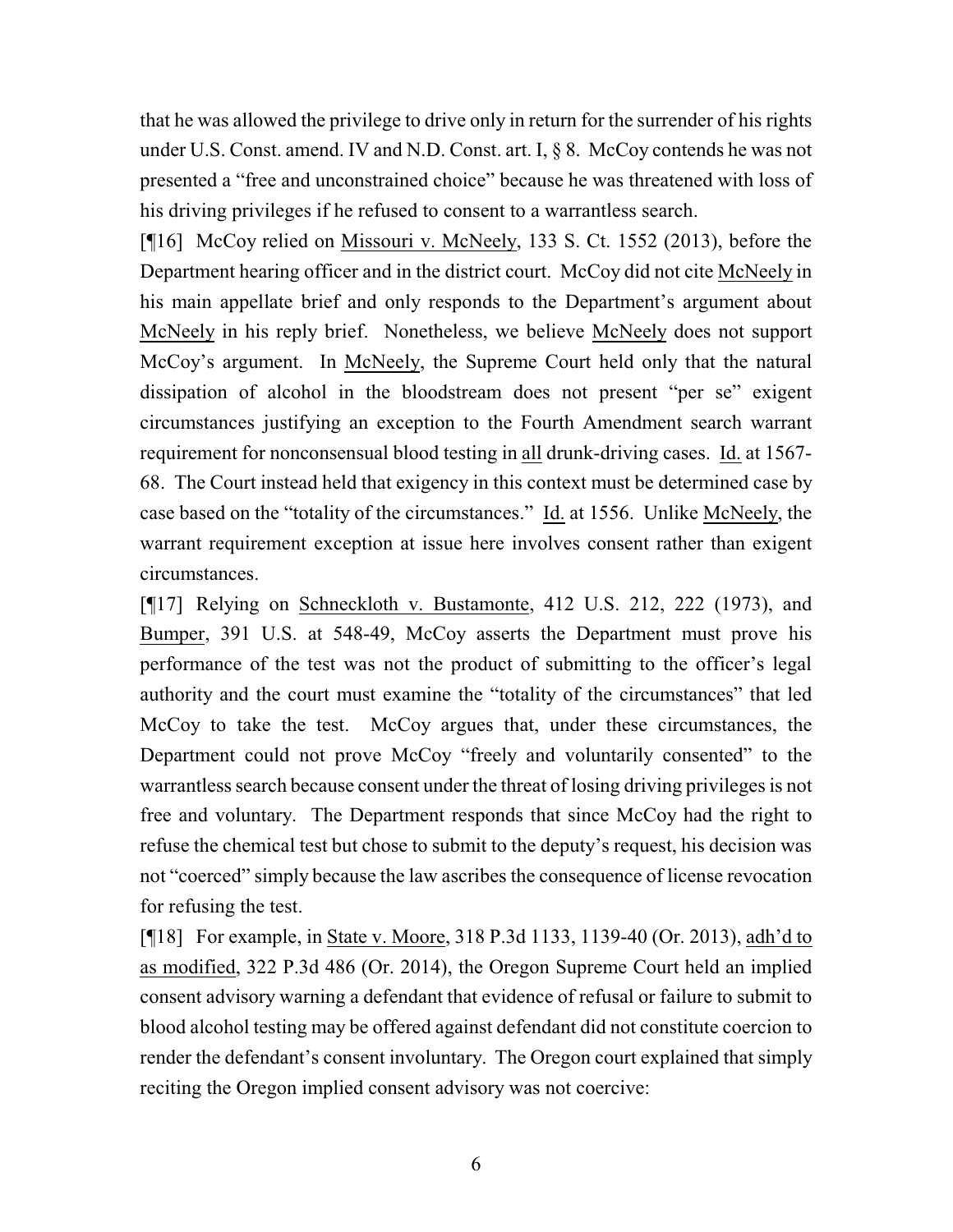"[I]t is difficult to see why the disclosure of accurate information about a particular penalty that may be imposed—if it is permissible for the state to impose that penalty—could be unconstitutionally coercive. Rather, advising a defendant of the lawful consequences that may flow from his or her decision to engage in a certain behavior ensures that that defendant makes an informed choice whether to engage in that behavior or not. Indeed, the failure to disclose accurate information regarding the potential legal consequences of certain behavior would seem to be a more logical basis for a defendant to assert that his or her decision to engage in that behavior was coerced and involuntary. Of course, accurately advising a defendant of a lawful penalty that could be imposed may well play a role in the defendant's decision to engage in the particular behavior, but that does not mean that the defendant's decision was 'involuntary.""

Id. at 1138.

[¶19] In State v. Brooks, 838 N.W.2d 563, 569 (Minn. 2013), cert. denied, 133 S.Ct. 1996 (2014), the Minnesota Supreme Court held the implied-consent advisory by itself does not coerce consent and the issue of consent must be evaluated based on the "totality of the circumstances." The court in Brooks held that "a driver's decision to agree to take a test is not coerced simply because Minnesota has attached the penalty of making it a crime to refuse the test." Id. at 570. In reaching this conclusion, the court considered coercion within the context of implied consent statutes:

"In South Dakota v. Neville, 459 U.S. 553, 564, 103 S. Ct. 916, 74 L. Ed.2d 748 (1983), the Supreme Court held that a driver is not coerced into testifying against himself in violation of the Fifth Amendment when the State introduces his refusal to submit to chemical tests into evidence in a criminal trial for driving under the influence. The Court concluded that 'the State did not directly compel respondent to refuse the test, for it gave him the choice of submitting to the test or refusing.' Id. at 562, 103 S.Ct. at 922. While the 'choice to submit or refuse to take' the test may be a 'difficult' one, the Court held that the decision was 'not an act coerced by the officer.' Id. at 564, 103 S.Ct. at 923. We followed the analysis in Neville when we held that Minnesota's implied consent law, even though it makes it a crime to refuse testing, also does not coerce a driver into testifying against himself. McDonnell v. Comm'r of Pub. Safety, 473 N.W.2d 848, 855-56 (Minn.  $1991$ ."

Brooks, at 570. The court in Brooks reasoned that, although Neville and McDonnell had examined coercion under the Fifth Amendment privilege against self-incrimination, both cases considered "whether the existence of a consequence for refusing to take a chemical test rendered a driver's choice involuntary," which was the same question presented in deciding whether Brooks's consent was coerced. Brooks, at 570. Based on Neville and McDonnell, the court held a driver's decision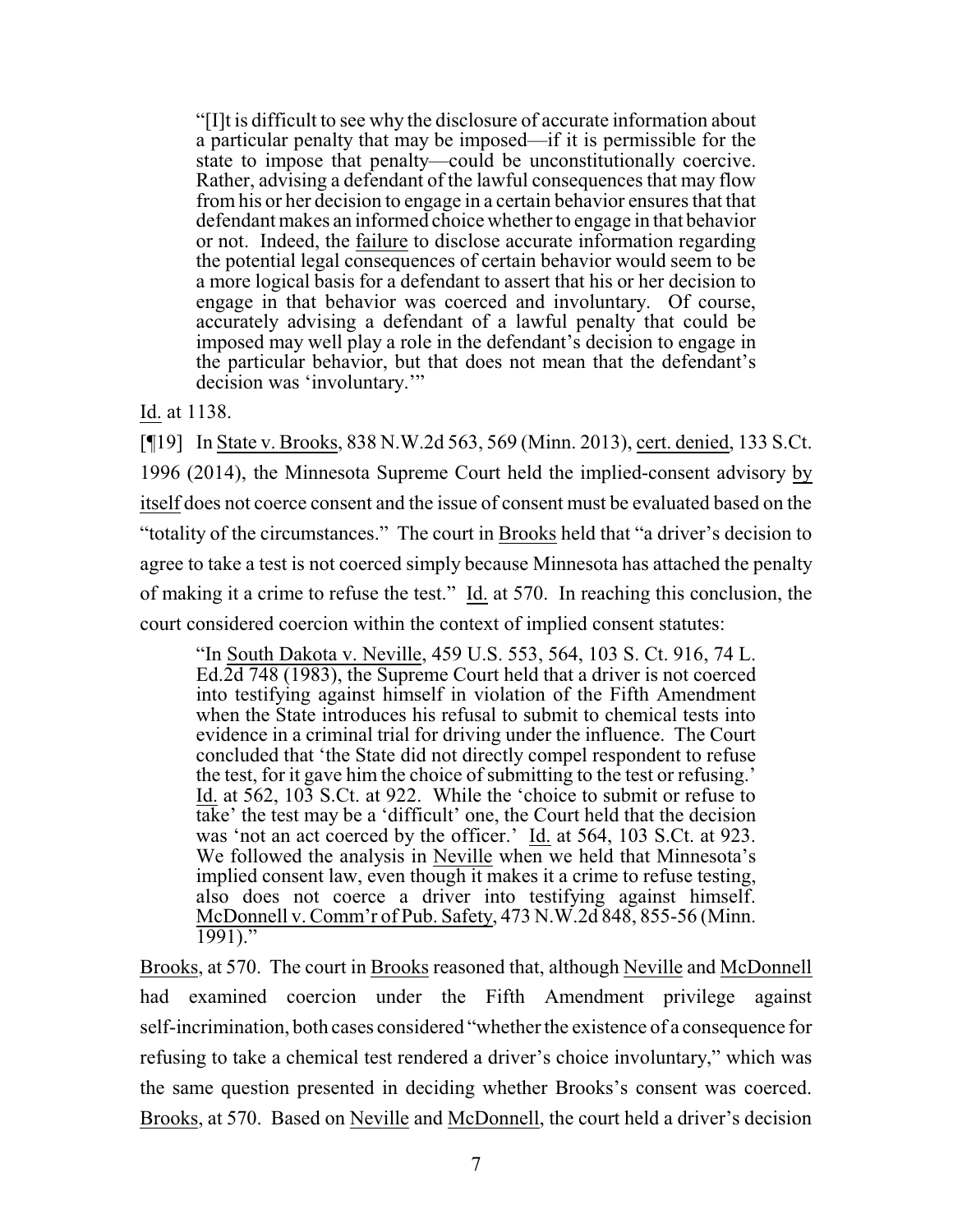to take a test was not coerced "simply because Minnesota has attached the penalty of making it a crime to refuse the test." Brooks, at 570.

[¶20] The court in Brooks distinguished the Supreme Court's decision in Bumper, 391 U.S. at 548-49, holding Bumper did not support Brooks's argument that the State unlawfully coerced his consent. The Brooks court explained:

"In Bumper, police sought to justify their search of a house based on the owner's consent, contending that she consented to the search by saying '[G]o ahead' after police told her they had a warrant. Id. at 546, 88 S.Ct. at 1790. The Court held that this sort of submission to authority did not constitute consent. Id. at 548, 88 S.Ct. at 1791-92. The Court concluded that when a police officer claims authority to search a house under a warrant, 'he announces in effect that the occupant has no right to resist the search. The situation is instinct with coercion—albeit colorably lawful coercion. Where there is coercion there cannot be consent.' Id. at 550, 88 S.Ct. at 1792.

"Unlike Bumper, the Minnesota Legislature has given those who drive on Minnesota roads a right to refuse the chemical test. See Minn. Stat.  $\S$  .52, subd. 1. If a driver refuses the test, the police are required to honor that refusal and not perform the test. Id. Although refusing the test comes with criminal penalties in Minnesota, the Supreme Court has made clear that while the choice to submit or refuse to take a chemical test 'will not be an easy or pleasant one for a suspect to make,' the criminal process 'often requires suspects and defendants to make difficult choices.' Neville, 459 U.S. at 564, 103 S.Ct. 916."

Brooks, 838 N.W.2d at 571 (footnotes omitted).

[¶21] Unlike Minnesota's implied consent law, the applicable North Dakota implied consent law did not impose criminal penalties for refusal of a chemical test. Nonetheless, our law presented McCoy with a difficult choice to which specified consequences attached. As this Court explained, "[R]efusing to submit to the test is a legislatively granted privilege," and the legislature "limited the privilege by attaching consequences to the act of exercising that privilege. See § 39-20-08 ('proof of refusal is admissible in any civil or criminal action'); § 39-20-04 (revocation of privilege to drive upon refusal to submit to testing)." State v. Murphy, 516 N.W.2d 285, 287 (N.D. 1994) (citing Neville, 459 U.S. at 565). We agree with the rationale and conclusions in Brooks and Moore that a driver's decision to agree to take a test is not coerced simply because an administrative penalty has been attached to refusing the test. We reject McCoy's argument that his consent was coerced and not free and voluntary merely by the deputy's reading of the implied consent advisory, accurately informing McCoy that refusal would subject him to losing his driving privileges and presenting him with a choice.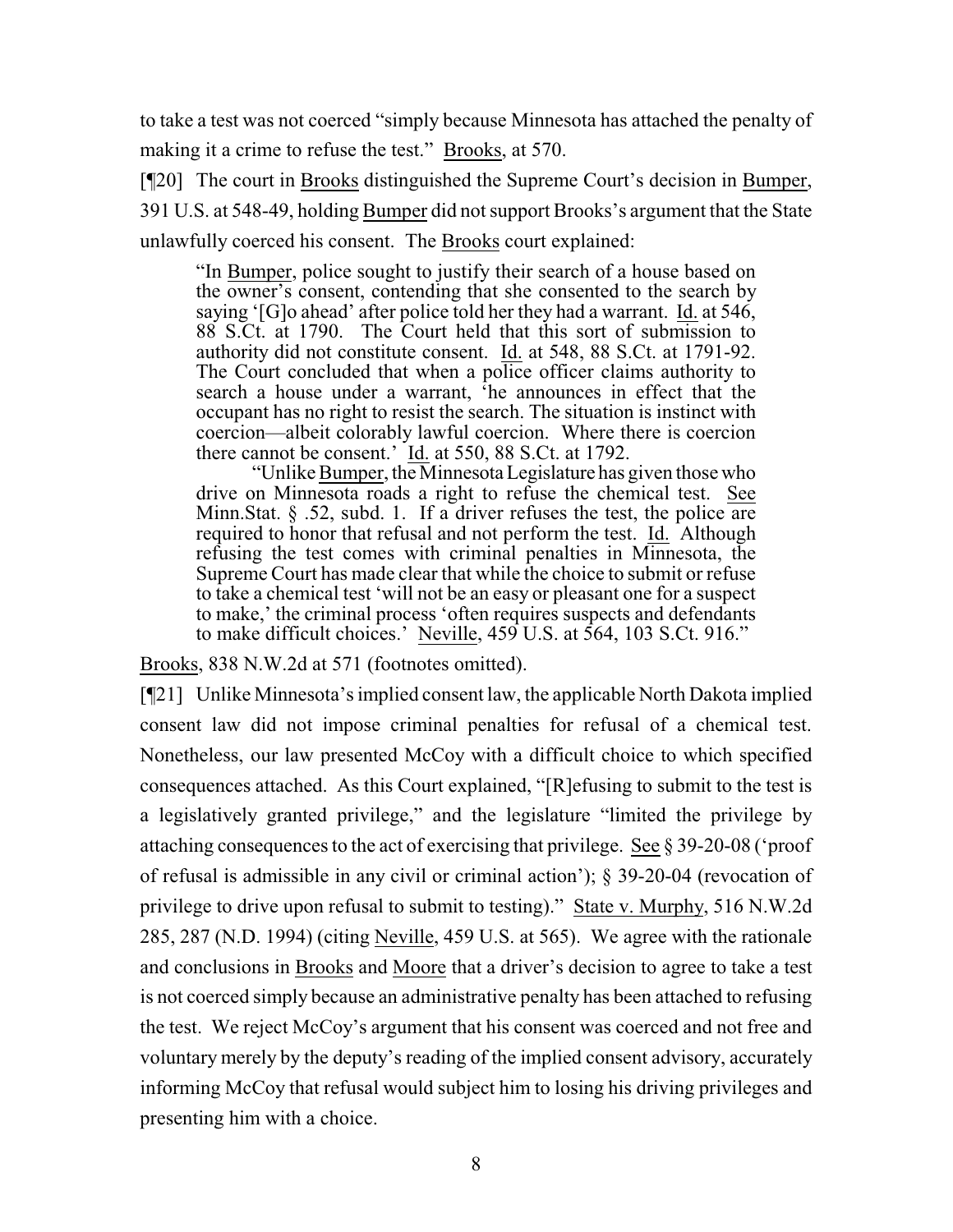[¶22] North Dakota's implied consent law, both at the time of McCoy's arrest and currently, states that "[a]ny individual who operates a motor vehicle on a highway or on public or private areas to which the public has a right of access for vehicular use in this state is deemed to have given consent, and shall consent, . . . to a chemical test, or tests, of the blood, breath, or urine for the purpose of determining the alcohol concentration or presence of other drugs . . . in the individual's blood, breath, or urine." N.D.C.C. § 39-20-01(1) (emphasis added). We have held "[i]f the statutory requirements have been complied with, a person's consent to the chemical testing is implied and the person must affirmatively refuse to submit to the testing in order to withdraw the consent." State v. Salter, 2008 ND 230,  $\P$  7, 758 N.W.2d 702 (citing State v. Mertz, 362 N.W.2d 410, 413-14 (N.D. 1985)). Our legislature has provided a statutory right of refusal under N.D.C.C. § 39-20-04(1), but we have held that refusal under this statute operates as a withdrawal of the consent earlier given. See Mertz, 362 N.W.2d at 413-14.

[¶23] Under our statutory scheme, implied consent occurs at the time an individual operates a motor vehicle. If an individual is subsequently stopped and read the implied consent advisory, the driver has the choice at that point whether to withdraw or ratify the consent. In this case, however, the deputy also asked for and received actual consent from McCoy after reading the implied consent advisory. Thus, the proper analysis is whether the Department met its burden of establishing McCoy voluntarily consented to the chemical test based on the totality of the circumstances surrounding McCoy's actual consent. See Fossum, 2014 ND 47, ¶ 13, 843 N.W.2d 282; Hoover, 2008 ND 87, ¶ 15, 748 N.W.2d 730.

[¶24] As discussed, an individual's consent is not coerced simply because an administrative penalty has been attached to refusing the test or that law enforcement recites that law to the driver. Here, examining the totality of the circumstances at the time McCoy agreed to take the chemical breath test, nothing exists in the record to support a claim that McCoy's actual consent was involuntary, in that no evidence shows McCoy's consent was the product of coercion by the officer. The record does establish that the officer read McCoy the implied consent advisory and asked McCoy to take a chemical test and that McCoy, when presented with the choice of either ratifying or withdrawing his implied consent, agreed to take the test. Further, despite testifying at the hearing, McCoy presented no evidence to rebut the officer's testimony that he merely read the implied consent advisory to McCoy and asked him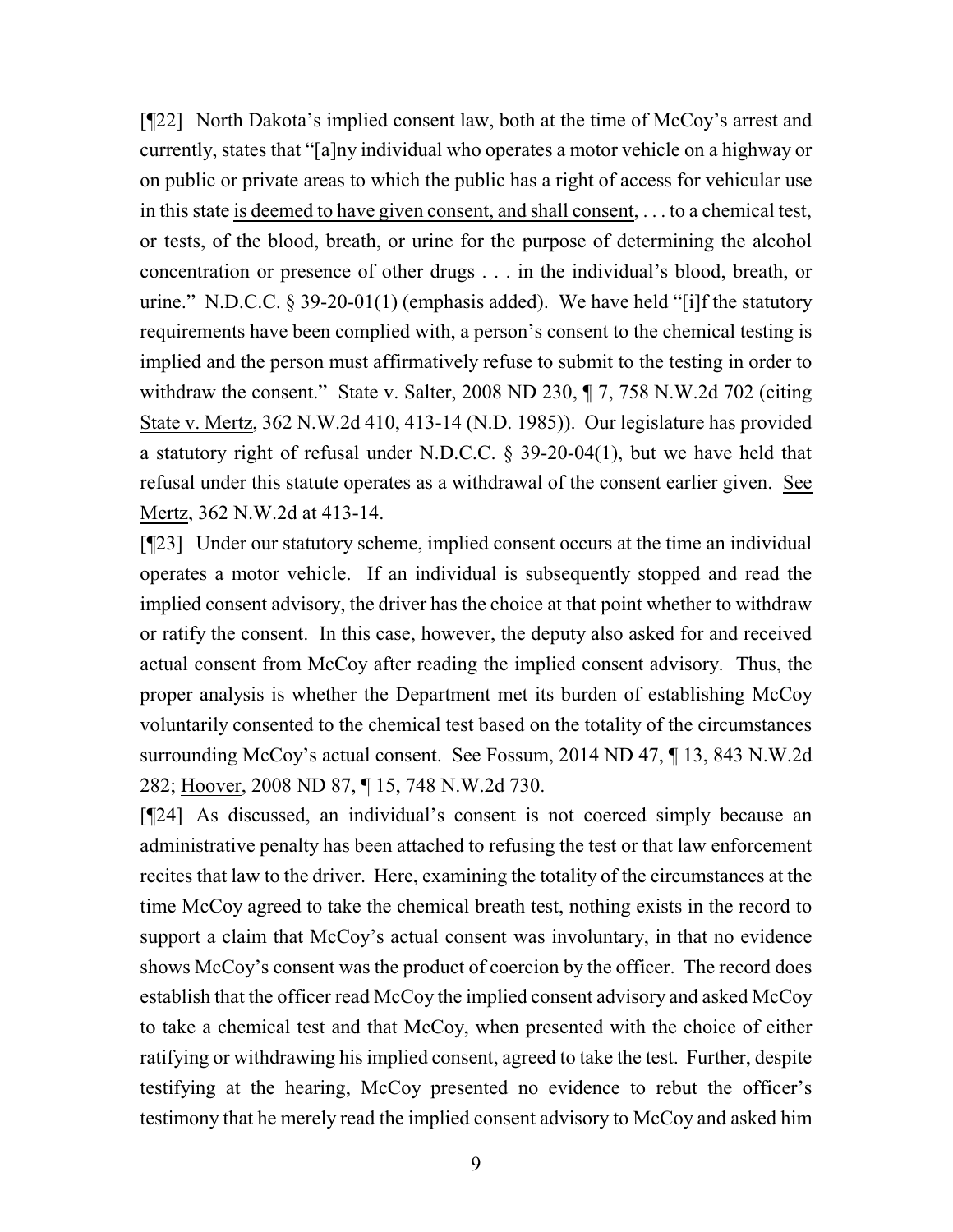to take the test. We therefore conclude the Department established under the totality of the circumstances that McCoy freely and voluntarily consented to the breath test.

B

[¶25] McCoy argues North Dakota's implied consent law conditions the privilege of driving on a driver's surrender of the right to be free from unreasonable searches, presenting an "unconstitutional condition" under Frost & Frost Trucking Co. v. Railroad Comm'n, 271 U.S. 583 (1926).

[¶26] This Court has held driving is not a constitutional right but a privilege subject to reasonable control of the State under its police power. See State v. Stuart, 544 N.W.2d 158, 163 (N.D. 1996); N.D. Dep't of Transp. v. DuPaul, 487 N.W.2d 593, 598 (N.D. 1992); State v. Mische, 448 N.W.2d 412, 413 (N.D. 1989); State v. Larson, 419 N.W.2d 897, 898 (N.D. 1988); State v. Kouba, 319 N.W.2d 161, 163 (N.D. 1982). In response "to the carnage on our nation's highways," the States and the Congress have continued to increase penalties and enact tougher laws. See State v. Zimmerman, 539 N.W.2d 49, 51 (N.D. 1995); see also Neville, 459 U.S. at 558-59 ("The carnage caused by drunk drivers is well documented and needs no detailed recitation here."); Kobilansky v. Liffrig, 358 N.W.2d 781, 791 (N.D. 1984) ("We may also take judicial notice of the carnage caused by the drunk driver."). The North Dakota Legislature enacted our Implied Consent Act in 1959 and has continued increasing prohibitions and penalties for driving under the influence and actual physical control. Zimmerman, at 51; Timm v. State, 110 N.W.2d 359, 360-61, 363 (N.D. 1961); see, e.g., 2013 N.D. Sess. Laws ch. 301.

[¶27] Although McCoy cites Frost without significant analysis or discussion, he nonetheless frames his issue only as a challenge to the voluntariness of his consent to the officer's search. This Court has repeatedly refused to consider challenges to the constitutionality of a statute that were not well established before this Court and the district court:

"A partymust do more than submit bare assertions to adequately raise constitutional issues. A party asserting a constitutional claim must [make a strong case supported by both fact and law] or forgo the claim. We have said a party waives an issue by not providing supporting argument and, without supportive reasoning or citations to relevant authorities, an argument is without merit. We have also said a party making a constitutional claim must provide persuasive authority and reasoning."